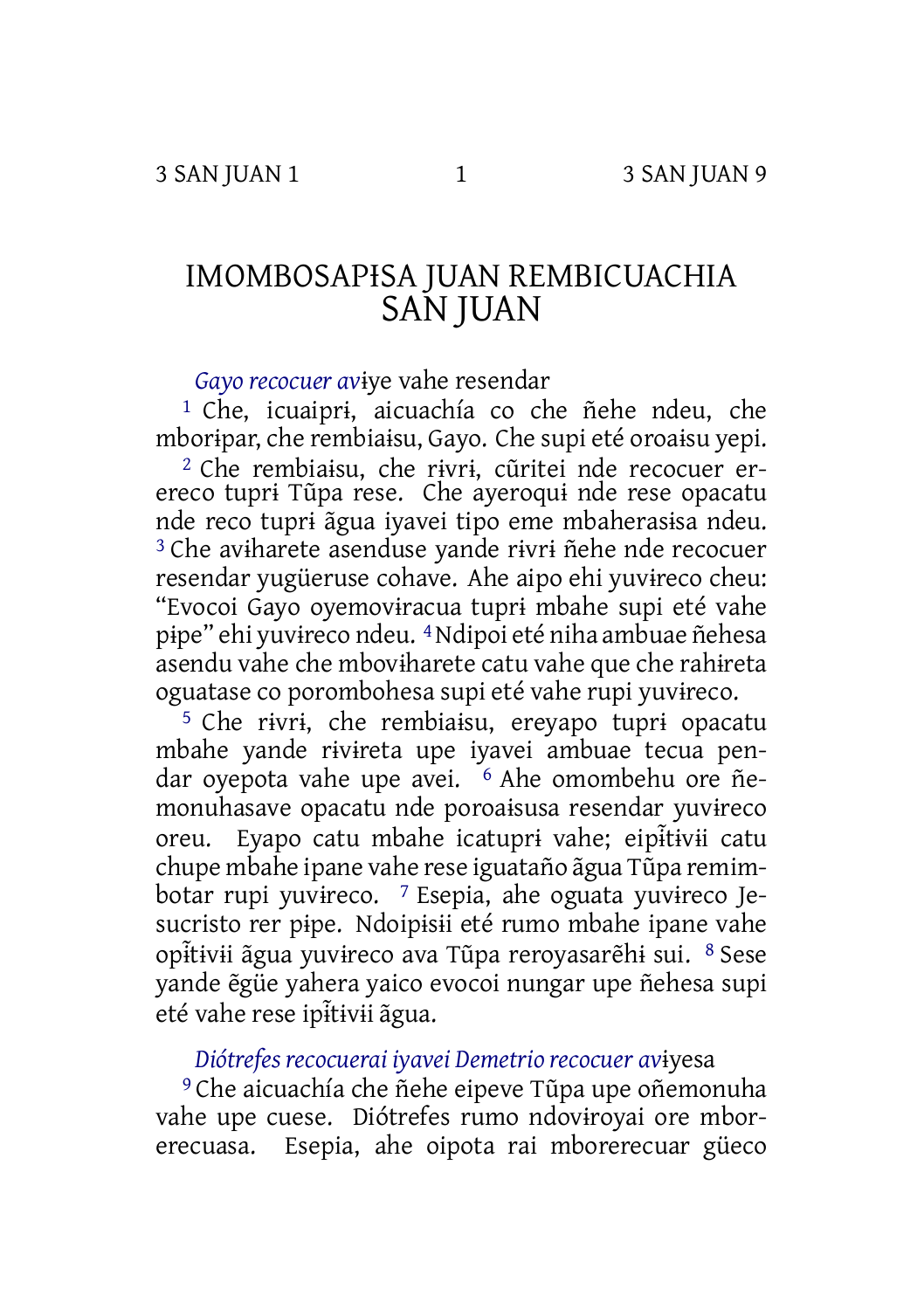ãgua ipãhuve. 10 Evocoiyase asose eipeve, amboaracuara opacatu Tũpa vɨroya vahe rovai sembiapo ai rese. Esepia, ahe oñehe-ñehe tẽi ore rese, ndahei ahe güeraño, ndoipɨsɨ potai avei güẽtave yande rɨvɨreta oyepota vahe. Iyavei ndoipotai ambuae upe ipɨsɨ ãgua sẽtave. Acoi oipɨsɨse, omombo voiño ité ñemonuhasa sui. 11 Che rɨvrɨ, che rembiaɨsu, ereicoi rene evocoi ava recocuer nungar. Ereicora rumo ava avɨye vahe recocuer rupi. Esepia, oyapo vahe mbahe avɨye vahe, ahe Tũpa suindar. Acoi oyapo vahe rumo mbahe naporai vahe, ahe ndoicuai vahe Tũpa.

12Opacatu, "Demetrio avɨye ité" ehi yuvɨreco. Ahe supi eté aipo ehi; aipo avei ore oromombehu. Pe niha peicuaño ore oromombehu mbahe supi eté vahe.

## *Ñehesa ipa vahe*

13 Che niha amombehu pota setá mbahe ndeu. Namombehu potai rumo cuachiar pipe tẽi ndeu. <sup>14</sup> Esepia, aso pota ité nde repia. Ahese voi yañemoñetara oyeovai eté.

15 Eico tuprɨ. Yande mborɨpar coha pendar omondo omahenduhasa yuvɨreco ndeu. Iyavei, eyapo mbahe icatuprɨ vahe, emombehu nde teieté che mahenduhasa ñepei-pei yande mborɨpareta upe eipeve. Aipo rupive.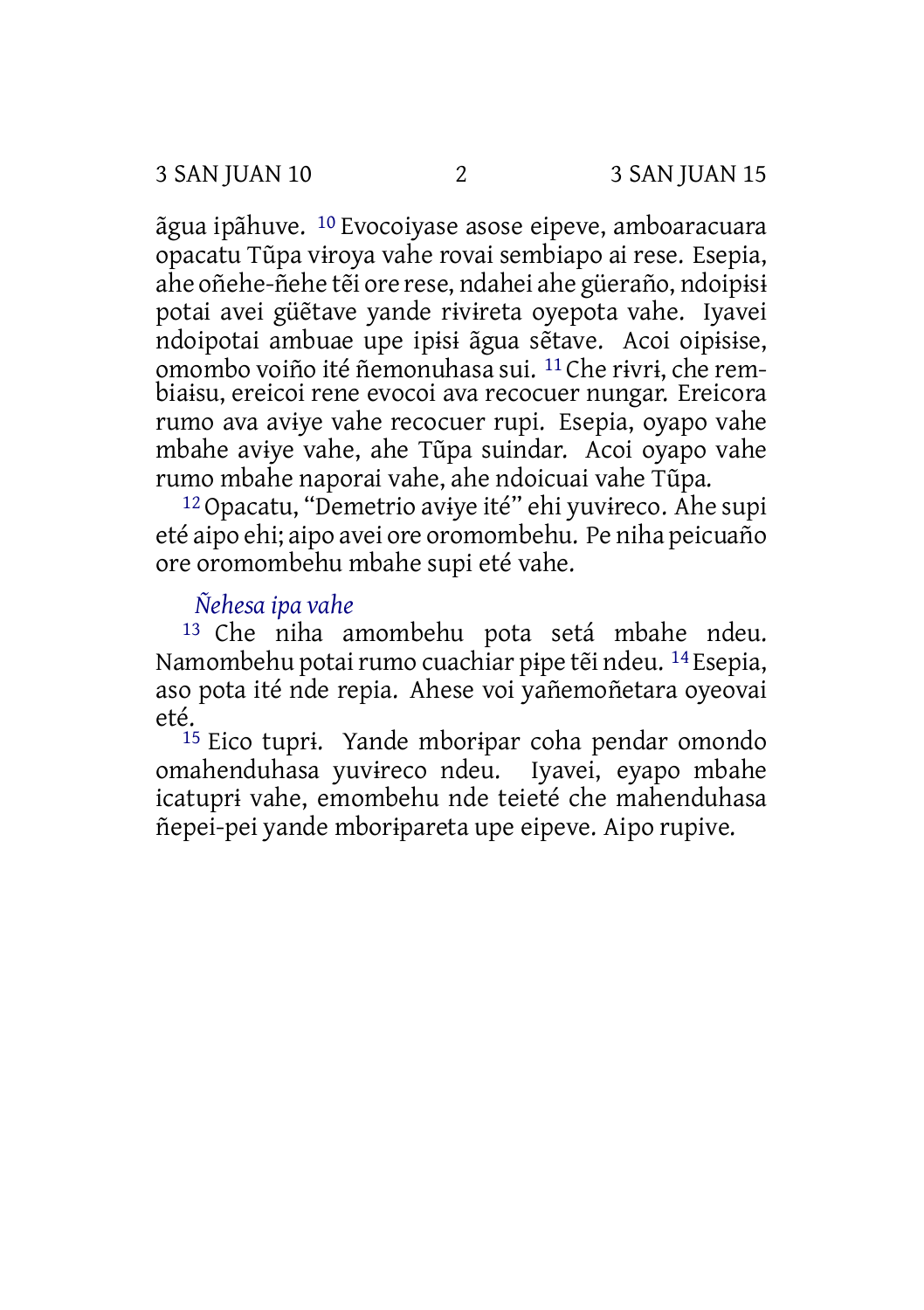3

# Tũpa Ñehengagüer

New Testament in Guarayu (BL:gyr:Guarayu) copyright © 2011 Wycliffe Bible Translators, Inc.

Language: Guarayu

Translation by: Wycliffe Bible Translators, Inc.

Guarayu [gyr], Bolivia

### Copyright Information

© 2011, Wycliffe Bible Translators, Inc. All rights reserved.

This translation text is made available to you under the terms of the Creative [Commons](http://creativecommons.org/licenses/by-nc-nd/4.0/) License: [Attribution-Noncommercial-No](http://creativecommons.org/licenses/by-nc-nd/4.0/) Derivative Works. (http:// creativecommons.org/licenses/by-nc-nd/3.0/) In addition, you have permission to port the text to different file formats, as long as you do not change any of the text or punctuation of the Bible.

You may share, copy, distribute, transmit, and extract portions or quotations from this work, provided that you include the above copyright information:

You must give Attribution to the work.

You do not sell this work for a profit.

You do not make any derivative works that change any of the actual words or punctuation of the Scriptures.

Permissions beyond the scope of this license may be available if you contact us with your request.

#### The New Testament

in Guarayu

## © 2011, Wycliffe Bible Translators, Inc. All rights reserved.

This translation is made available to you under the terms of the Creative Commons Attribution-Noncommercial-No Derivatives license 4.0.

You may share and redistribute this Bible translation or extracts from it in any format, provided that:

You include the above copyright and source information.

You do not sell this work for a profit.

You do not change any of the words or punctuation of the Scriptures. Pictures included with Scriptures and other documents on this site are licensed just for use with those Scriptures and documents. For other uses, please contact the respective copyright owners.

#### 2014-04-25